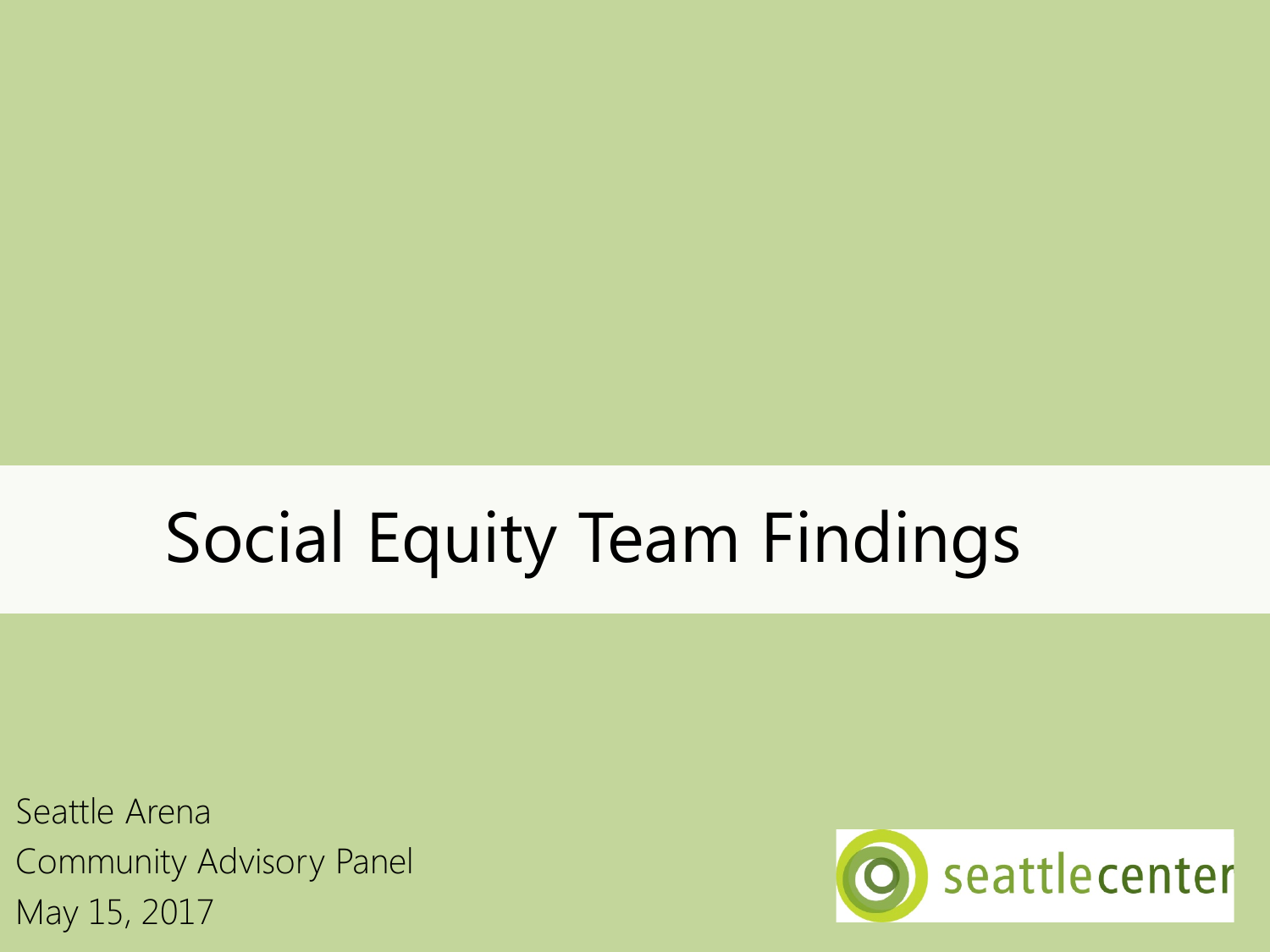### Assumptions

- Proposals determined responsive
- Review Social Equity Terms and RSJ overall
- Focus on proposal content
- Observations with recommendations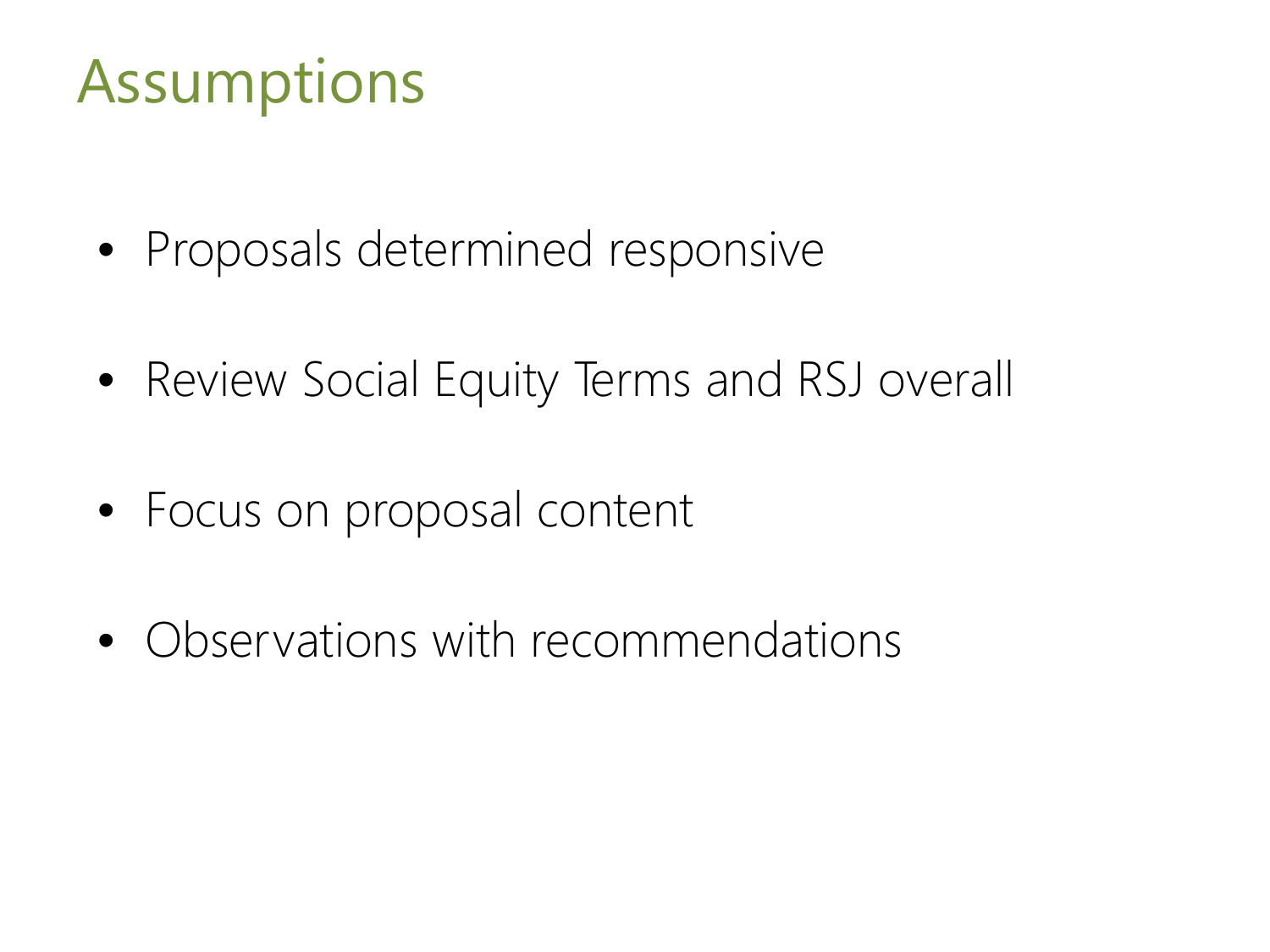## Framework For Analysis

#### Social Equity Indicators

- Proposed use of WMBE
- Community impact/engagement across all council districts and neighborhoods; acknowledgement of regional attraction
- ADA Title I & II compliance
- Overall responsiveness to social equity terms as listed in RFP
- Specific plans for labor peace agreement and retention of qualified workers

#### RSJI Lens

- Who is burdened? Who benefits?
- Are public resources to be distributed and/or affected equitably?
- Impact on City workforce equity (regular and intermittent workers); direct affect as well as potential/unintended disparate impact